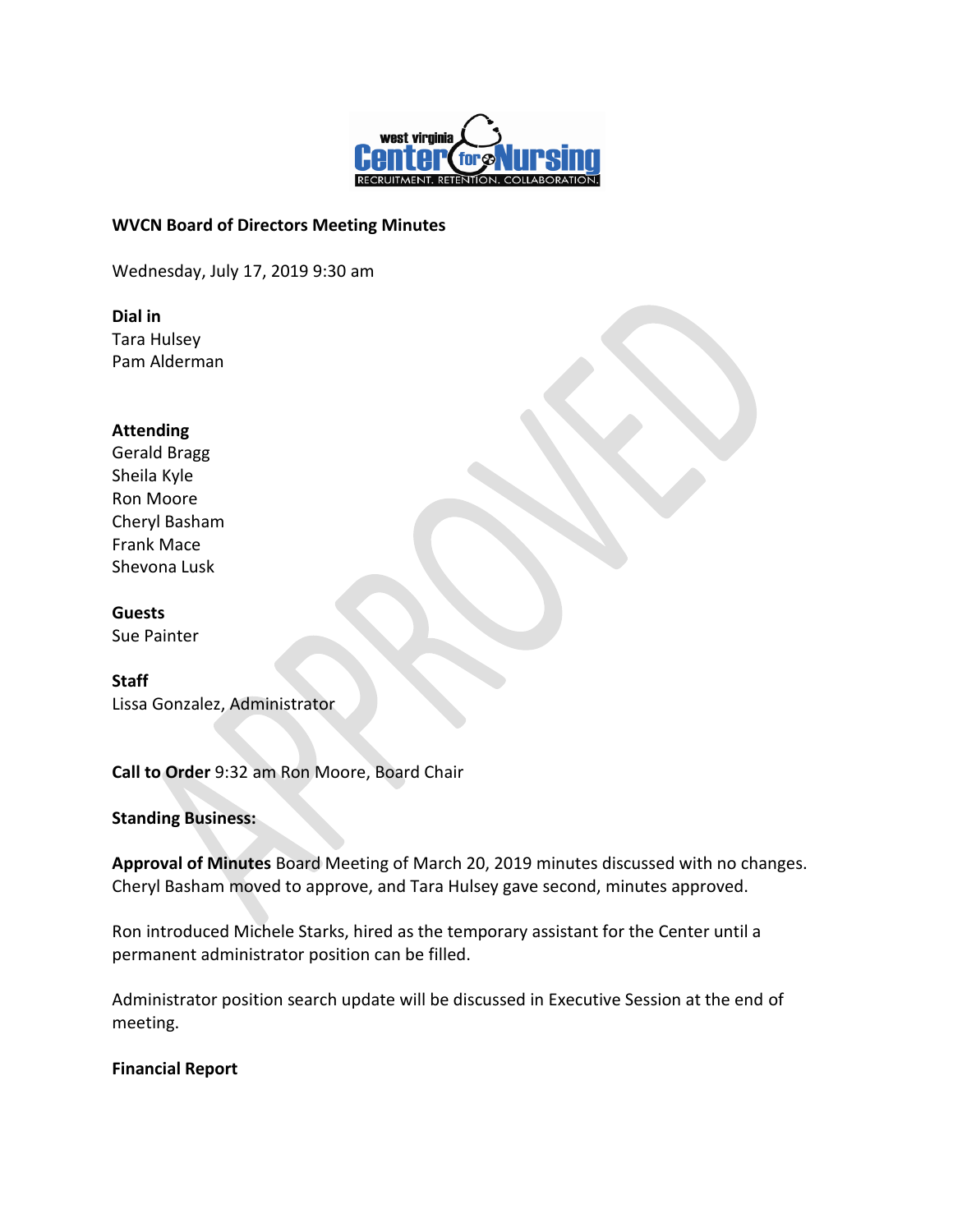Lissa Gonzalez, administrator presented the March, April, May and June financials. Lissa presented a proposed budget for FY 2020 total expenditure of \$524,370. Lissa answered any question regarding specific line items. Sheila Kyle moved to approve, Gerald Bragg seconded the approval, the motion carried without opposition.

Lissa informed the board that the Center was granted permission by the Vice Chancellor to draft legislation to introduce a change of the Center's spending procedures to align with the Higher Education Policy Commission.

### **Outreach**

Ron and Lissa reported on key takeaway points from the workforce conference. Ron reported on ideas to consider in the future for the Center, including educational opportunities for nursing instructors. Other topics that were discussed were organization leadership, RN and APRN educational trends.

Lissa informed the board of the National Forum of Workforce Centers and the changes the organization has made and the networking opportunities available.

### **Nursing Scholarship Program**

Ron presented the 2019 scholarship information. To date, \$295, 950 has been currently awarded to students with an anticipated of additional \$144,700 to be awarded later in the year once student meet their midpoint in programs. The committee approved a budget of \$375,000 for the scholarship program.

#### Summer Scholarship program

Guest Brian Weingart discussed the logistics of the summer scholarship program as it is implemented currently and discussed other options to consider. The board consensus was to keep the current summer scholarship in place and will re-evaluate the summer scholarship program in following years, due to new nursing program implementations around the state.

# Policy and Procedure Manual

Lissa presented draft nursing scholarship policy and procedure manual. Discussion was held regarding the "full-time" implementation. Lissa informed the board we were not able to reflect the full-time work requirement on the scholarship agreement for the 2019 award year. Therefore, we will not be able to enforce a full-time work requirement for students that received monies from 2019 and before. In the 2020 cycle, we will be able to enforce a full-time work requirement.

Gerald Bragg moved to approve the policy and procedure manual as presented, Cheryl Basham 2nd the motion. The board approved the policy and procedure manual unanimously.